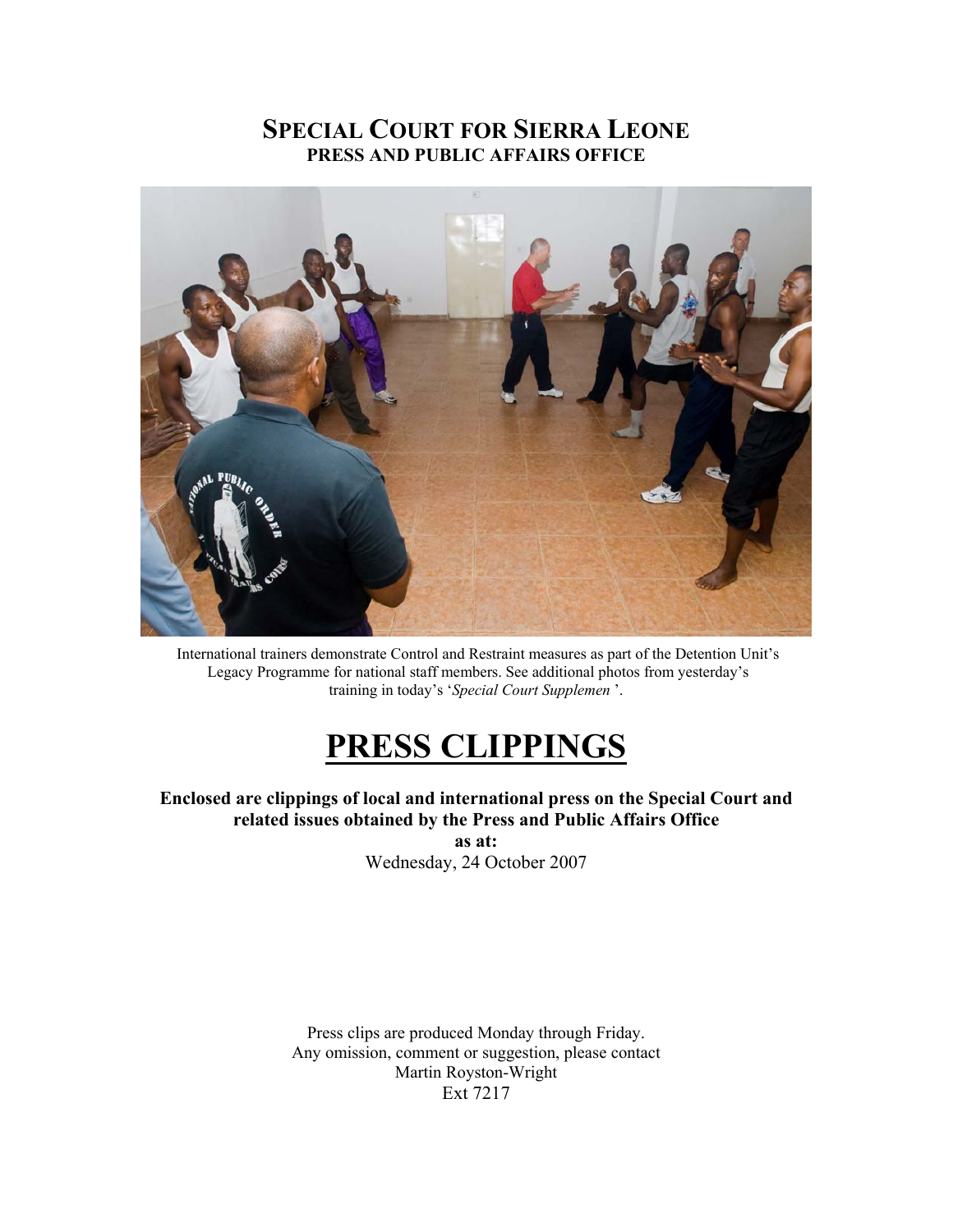| <b>Local News</b>                                                            |              |  |  |
|------------------------------------------------------------------------------|--------------|--|--|
| Human Rights Reporters Network Formed / Standard Times                       | Page 3       |  |  |
| <b>International News</b>                                                    |              |  |  |
| UNMIL Public Information Office Media Summary / UNMIL                        | Pages 4-6    |  |  |
| Statement of Eli M. RosenbaumDepartment of Justice / Congressional Quarterly | Pages $7-11$ |  |  |
| <b>Special Court Supplement</b>                                              |              |  |  |
| Control and Restraint Training for National Staff, in Pictures               | Page 12      |  |  |
| A Look Back: The Cost of Living in Sierra Leone Half a Century Ago           | Pages 13-14  |  |  |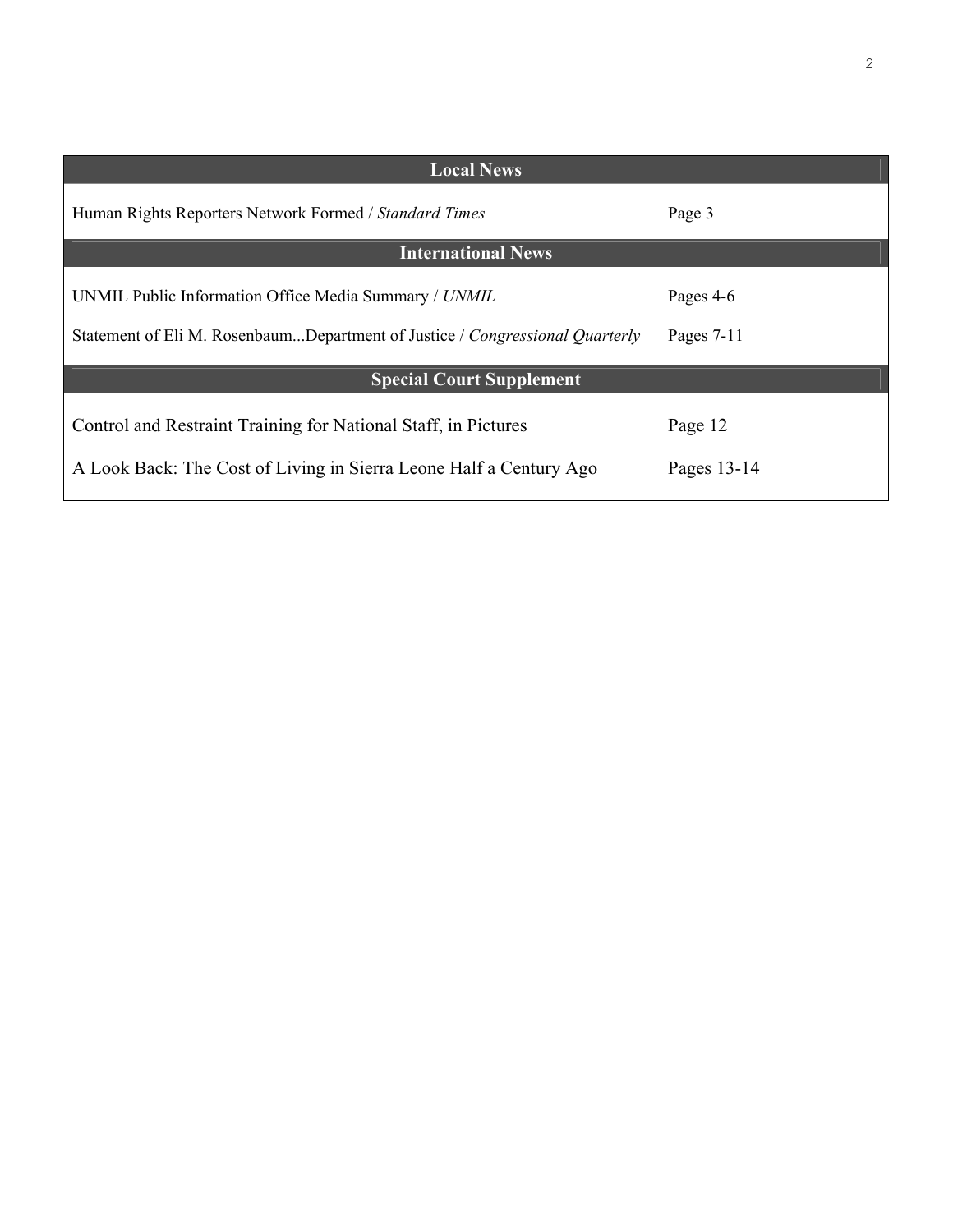Standard Times Wednesday, 24 October 2007

# **Human Rights Reporters Network formed**

**BY ABU BAKARR KARGBO** Journalists for Human Rights (JHR) a Canadian media NGO that is currently engaged in training journalists across the country on human rights and other related issues in order to improve their reporting skills on human rights in post war Sierra Leone, has facilitated the formation of the Human Right Reporters' Network. The occasion was adopted on Tuesday 23rd October 2007 at a meeting held at the Stop' Press Restaurant in Freetown.

The Country Director of JHR Mr. Elvis Gbanabom

Hallowell informed a cross section of practicing journalists to stand up in championing the monitoring of human right issues in Sierra Leone. Mr. Hallowell said journalists should not wait for press conferences or press releases, but rather, should go to the communities to investigate about human right issues such as Juvenile cases in court, the conditions of prisons and police cells, gender issue etc. The JHR director pledged on behalf of the organization, his in capacitating local journalists with training programmes and

other relevant events to enable them to do their job professionally.

Journalist from the print and electronics media expressed their firm commitment towards the formation of the network and thanked JHR for helping them improving their skills on human rights reporting.

However interim threeman executive committee has been selected to work towards strengthening the network. The members are Alhassan Sesay as Chairman, Abu Bakarr Kargbo of **Standard Times as Secretary** General and Isatu O. Sesay as Public Relations Officer.

[Similar articles appear in several other local newspapers.]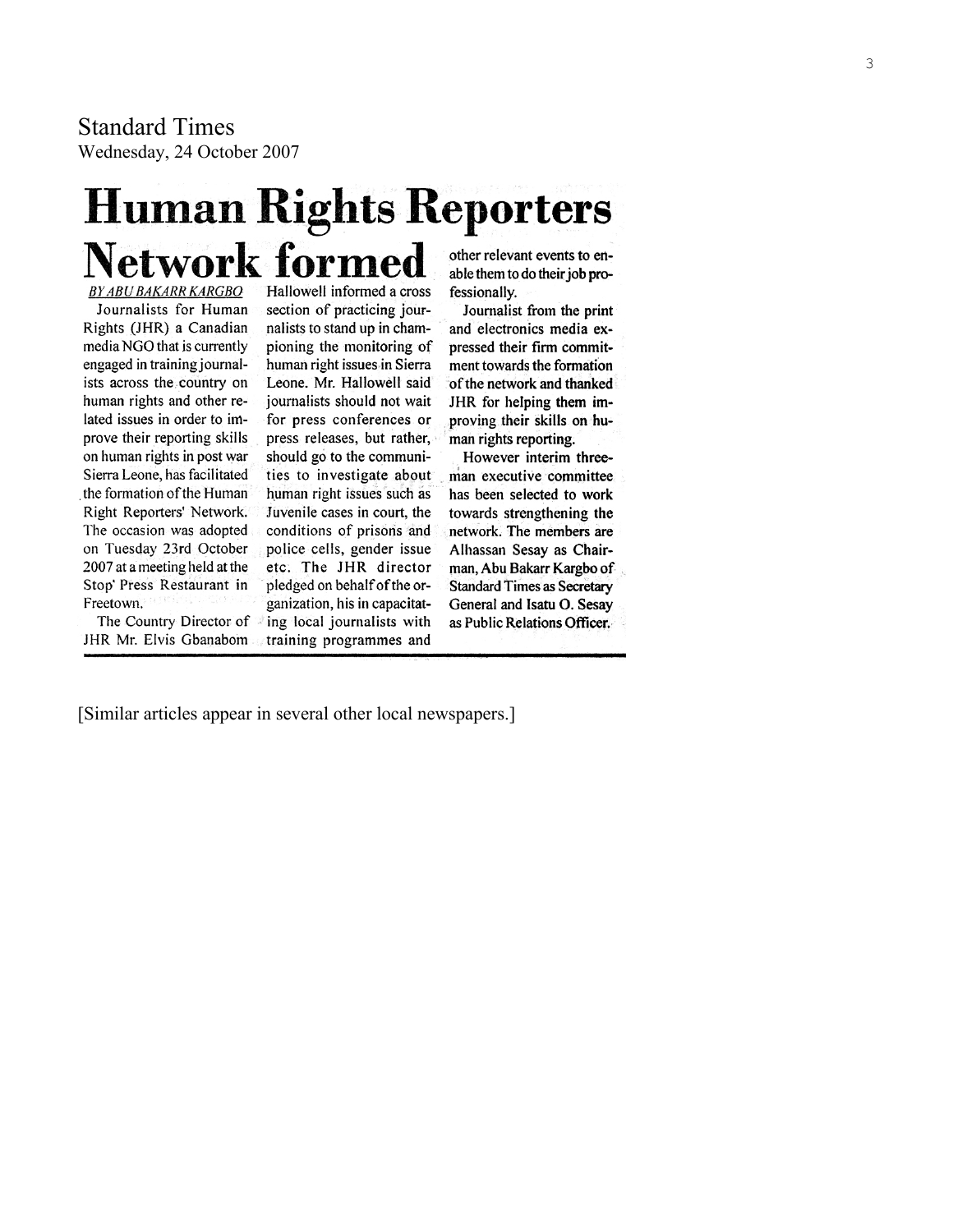

United Nations Mission in Liberia (UNMIL)

## **UNMIL Public Information Office Media Summary 23 October 2007**

*[The media summaries and press clips do not necessarily represent the views of UNMIL.]*

## **International Clips on Liberia**

## **Peacekeepers Honored**

Petronella Sibeene

Windhoek, Oct 23, 2007 (New Era/All Africa Global Media via COMTEX) -- A military parade was yesterday held in honor of Namibian Defense Force soldiers returning from a peacekeeping mission in Liberia. President Hifikepunye Pohamba, Founding President Sam Nujoma, Cabinet ministers, and captains of industries attended the ceremony. Namibia's participation in the United Nations Mission in Liberia started in 2004 and 860 officers have, on a six months rotational basis, contributed to bringing peace and stability in the once war-torn country. Speaking at the ceremony President Pohamba said Namibia is a child of international solidarity and as such, the country will continue to fulfill its foreign policy on promoting international cooperation, peace and stability.

## **International Clips on West Africa**

## 10/23/2007 12:12:54 **Security Council calls for progress on disarmament and voter identification in Ivory Coast**

Source: English General News Date: October 23, 2007

UNITED NATIONS The U.N. Security Council called for progress on disarmament, dismantling militias and voter identification in Ivory Coast, key steps toward holding elections expected next year. After an open meeting Monday, the council reiterated the international community's determination to support the peace process in the west African nation with financial, technical and logistical assistance. The once-stable nation suffered its first coup in 1999, and tension about the rights of immigrants and minority ethnic groups fueled a 2002 coup attempt that sparked civil war and left the world's leading cocoa producer split in half. A peace deal in March reunited the country and made a former rebel leader premier.

## **Ivory Coast prosecutor starts cocoa sector probe**

By Loucoumane Coulibaly

ABIDJAN, Oct 23 (Reuters) - Ivory Coast's state prosecutor said on Tuesday he had started an investigation into allegations of corruption in the cocoa industry in the world's top grower. President Laurent Gbagbo ordered the investigation after allegations in the local media of the embezzlement of more than 100 billion CFA francs (\$220 million) meant to help develop the sector. The allegations led to protests by farmers' representatives in the West African country which have threatened to disrupt cocoa exports.

#### **Local Media – Newspaper**

#### **Criminals Break Iron Gates**

*(The Inquirer)* 

• Residents of the Palm Groove Cemetery area told *The Inquirer* that some persons believe to be "scrappers of metals" tore down the iron gates to the newly constructed walls around the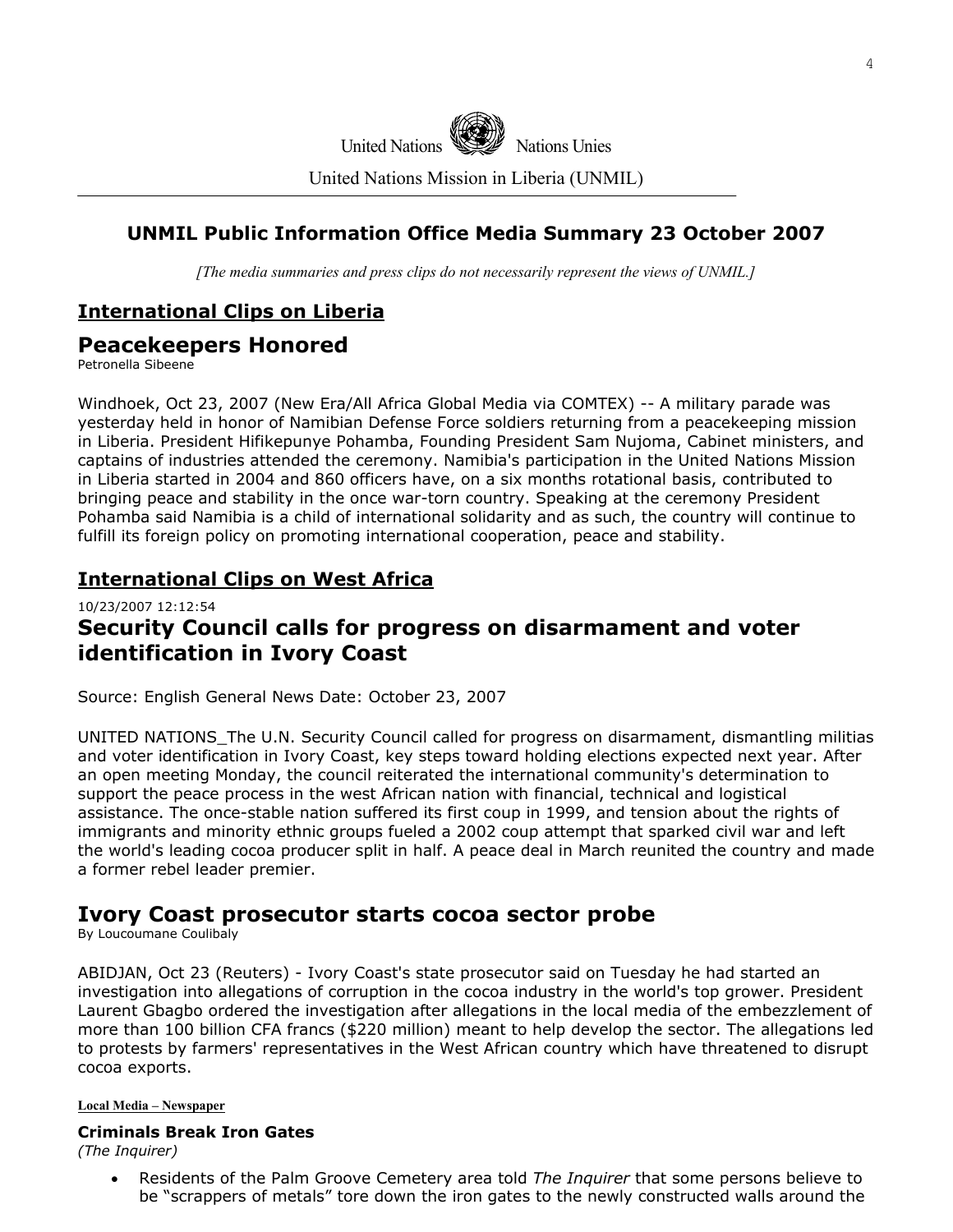graveyard. The residents noted that they heard the criminals breaking into the facility on Monday night but were unable to intervene for fear of being hurt by the criminals.

• In its editorial, *The Inquirer* stated that enclosing the burial site should followed by steps to protect the facility and therefore called on the relevant agencies of Government including the Police to find a way of protecting the dignity of the cemetery.

#### **Government Unveils Plans to Establish Three New Colleges**

*(Daily Observer)* 

• In an interview, Education Minister Dr. Joseph Korto disclosed that the Government will establish three new public colleges in Grand Gedeh, Lofa and Nimba Counties respectively. In these strategic locations, Dr. Korto observed that students will not have to travel miles for higher education and that the American Association of Colleges and Universities has pledged to staff the new colleges with expatriate lecturers.

#### **Chief Justice Fines Solicitor-General and Others, Warns Journalists**

*(Heritage and New Democrat)* 

- Correspondents said that the Chief Justice of the Supreme Court of Liberia Johnnie Lewis yesterday fined Solicitor-General Tiawon Gongloe and 11 other lawyers US\$100 each for not seconding a motion raised by Cllr Theophilus Gould, centering on the minutes of the last sitting of the Supreme Court. The other lawyers fined include Marcus Jones, Jonathan Williams and Wilkins Wright.
- Justice Lewis warned the lawyers that the Supreme Court which is the final arbiter of justice will not tolerate disrespect to it.
- Meanwhile, Justice Lewis yesterday warned journalists in the Country that he would begin sentencing them to 30 days in prison for violating the freedom of speech as enshrined in the Constitution.
- He observed that the local media, especially the newspapers were in the habit of mis-spelling his name, giving him wrong and inappropriate titles as well as attaching his photos to stories which are not connected to him.

**Local Media – Radio Veritas** *(News monitored today at 9:45 am)*

#### **TRC is Better than a War Crimes Court Says Commissioner**

- According to a press release, Truth and Reconciliation Commission (TRC) Acting Chairman Pearl Brown-Bull said that the TRC is the better way forward for Liberia instead of the war crimes tribunal. She stated that reconciliation, after a sustained violence, impunity, hate, grief and abuses is an essential component for peace, unity, development and national reintegration. Cllr Bull observed that the TRC is participatory, recognizing the voice of every Liberian.
- Meanwhile, Cllr. Bull disclosed that 120 statement takers and 15 coordinators have been deployed throughout the Country to commence the second phase of the statement taking process in which 300 statements have already been collected in Montserrado County.

*(Also reported on SKY FM, Truth FM, Star Radio and ELBS)* 

#### **Sinoe Superintendent Says Illicit Miners Invade the County**

- Speaking to the Liberian News Agency, Sinoe County Superintendent Sylvester Grisby described as "unfortunate" the continuous illicit mining activities in the County. He said that there are more than 5,000 illicit miners operating in certain parts of the County whose activities cause the Government to part with revenues.
- Mr. Grisby who named Gbokon-Cheanye, Sonoeyen and Tarsue as some of the areas where the illicit miners operate, noted that despite efforts by local authorities to halt the illegal practice, the practice still exist and called on the Ministries of Justice, Lands Mines and Energy to intervene to curb the unwholesome practice.

*(Also reported on SKY FM, Truth FM, Star Radio and ELBS)* 

#### **Health Minister Cries out for Medical Doctors**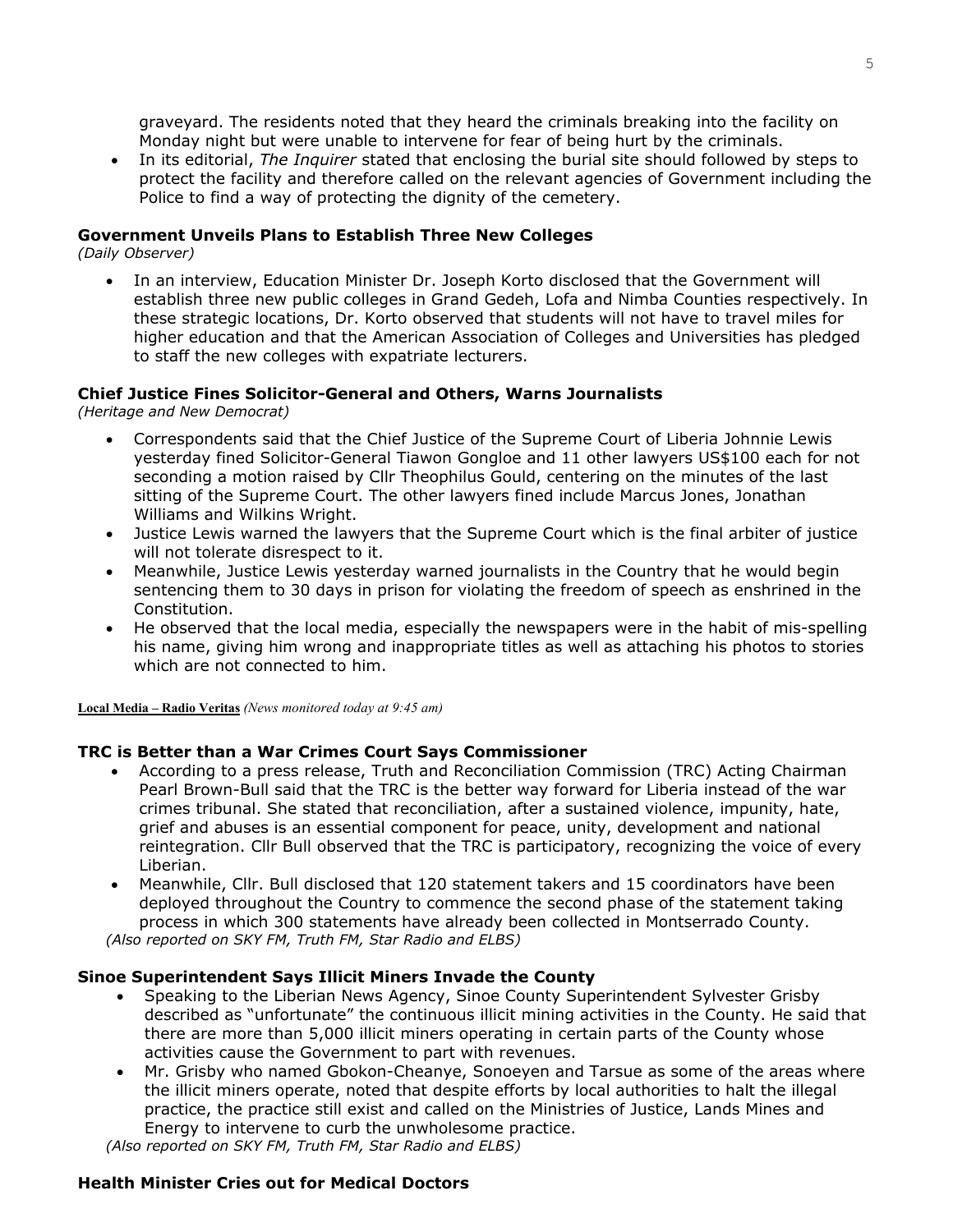• Addressing a forum of health ministers in the United States, Health Minister Walter Gwenigale said that Liberia is in desperate need of medical practitioners to meet the needs of most of its population. The World Health Organization estimates that for Liberia's population of about 3 million, it only needs 964 doctors and 4,891 registered nurses whereas the Country only has 122 doctors with 51 of them being Liberians and 668 registered nurses.  *(Also reported on SKY FM, Truth FM, Star Radio and ELBS)* 

*Complete versions of the UNMIL International Press Clips, UNMIL Daily Liberian Radio Summary and UNMIL Liberian Newspapers Summary are posted each day on the UNMIL Bulletin Board. If you are unable to access the UNMIL Bulletin Board or would like further information on the content of the summaries, please contact Mr. Weah Karpeh at karpeh@un.org.*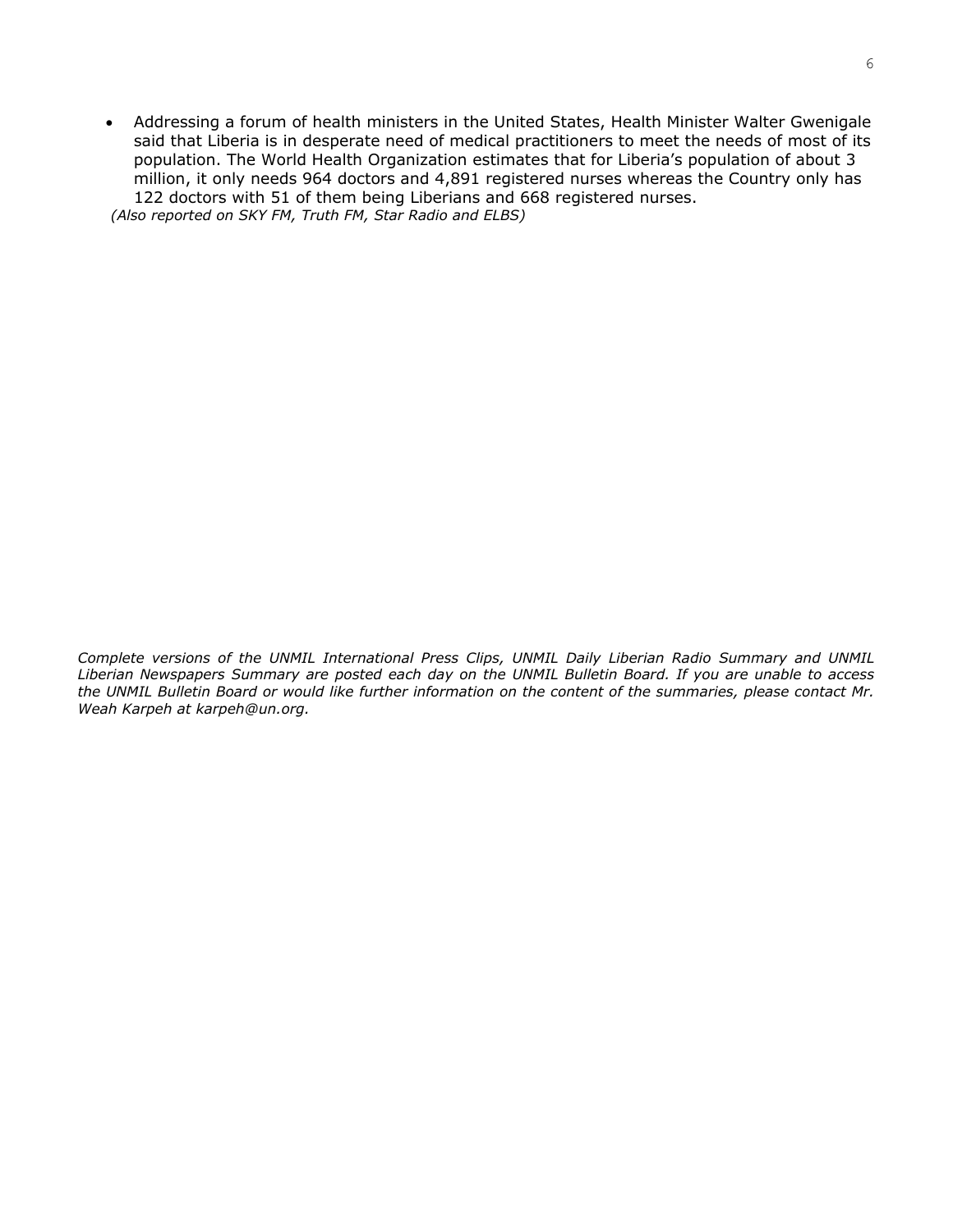## Congressional Quarterly

Tuesday, 23 October 2007

#### **Statement of Eli M. Rosenbaum, Director, Office of Special Investigations, Department of Justice**

Committee on House Judiciary Subcommittee on Crime, Terrorism, and Homeland Security

Chairman Scott, Ranking Member Forbes, and distinguished Members of the Subcommittee, thank you for inviting the Department of Justice to testify at this hearing. Perpetrators of genocide have participated in the commission of some of the ghastliest crimes in modern history, and so long as these individuals are at liberty they pose a continuing danger to the civilized world. As the Director of the Criminal Division's Office of Special Investigations, I am pleased to address the Department of Justices ongoing efforts against the perpetrators of genocide, war crimes and crimes against humanity.

Bringing these perpetrators to justice is a mission of the very highest importance. As Ambassador Alejandro Wolff, the then- Acting U.S. Permanent Representative to the United Nations, said earlier this year in introducing a landmark U.S.-drafted General Assembly resolution to condemn Holocaust denial, all people and all states have a vital stake in a world free of genocide. Acting on President Bush's injunction that those who commit war crimes must face justice, both to advance the cause of justice ... [and] to consolidate peace and promote the rule of law, we continue to utilize all avenues available against human rights violators and war criminals found in this country including criminal prosecution, denaturalization, extradition and removal. The United States also continues to provide assistance to foreign governments and to various international tribunals that are investigating and prosecuting cases abroad against these individuals.

Federal efforts directed against participants in genocide are part of an important and time-honored national commitment. The United States government has long been a key participant in global law enforcement efforts to help end impunity for genocide, war crimes and crimes against humanity. Thus, for example, our nation has taken a leading role in establishing and supporting such notable institutions as the Nuremberg and Tokyo Tribunals after World War II and, more recently, the International Criminal Tribunals for Rwanda and the former Yugoslavia, the Special Court for Sierra Leone, and the Iraqi High Tribunal. Both the chief prosecutor at Nuremberg and the American judge at the tribunal were former attorneys general, and the chief prosecutor at the Tokyo trial had served as assistant attorney general in charge of the Criminal Division. Most recently, the United States has been the worldwide leader in diplomatic efforts to stop the unspeakable atrocities in Darfur. In 2004, the U.S. State Department commissioned an Atrocities Documentation Team which, on only a few weeks notice, assembled a team of experienced law enforcement investigators and legal experts, including Department of Justice personnel. The team interviewed over 1,100 Darfurian refugees who had taken shelter in refugee camps in neighboring Chad. Based on the information elicited in those interviews, then- Secretary of State Powell was able to conclude and state publicly that genocide has been committed in Darfur.

The Department of Justice provides training and other assistance to national and international investigative and prosecutorial authorities that are pursuing justice in the aftermath of conflicts that were characterized by large-scale human rights violations and war crimes. By way of example, the Department of Justice loaned a significant number of experienced law enforcement professionals to the International Criminal Tribunal for the Former Yugoslavia (ICTY) during the period of the ICTY's most intensive activity. Indeed, the former head of the Domestic Security Section of the Departments Criminal Division was detailed to that tribunal by the Department, as was a senior Federal prosecutor who now serves in the State Department as the Ambassador-at-Large for War Crimes Issues. The Justice Department provides extensive assistance to authorities in countries in which human rights violations and war crimes took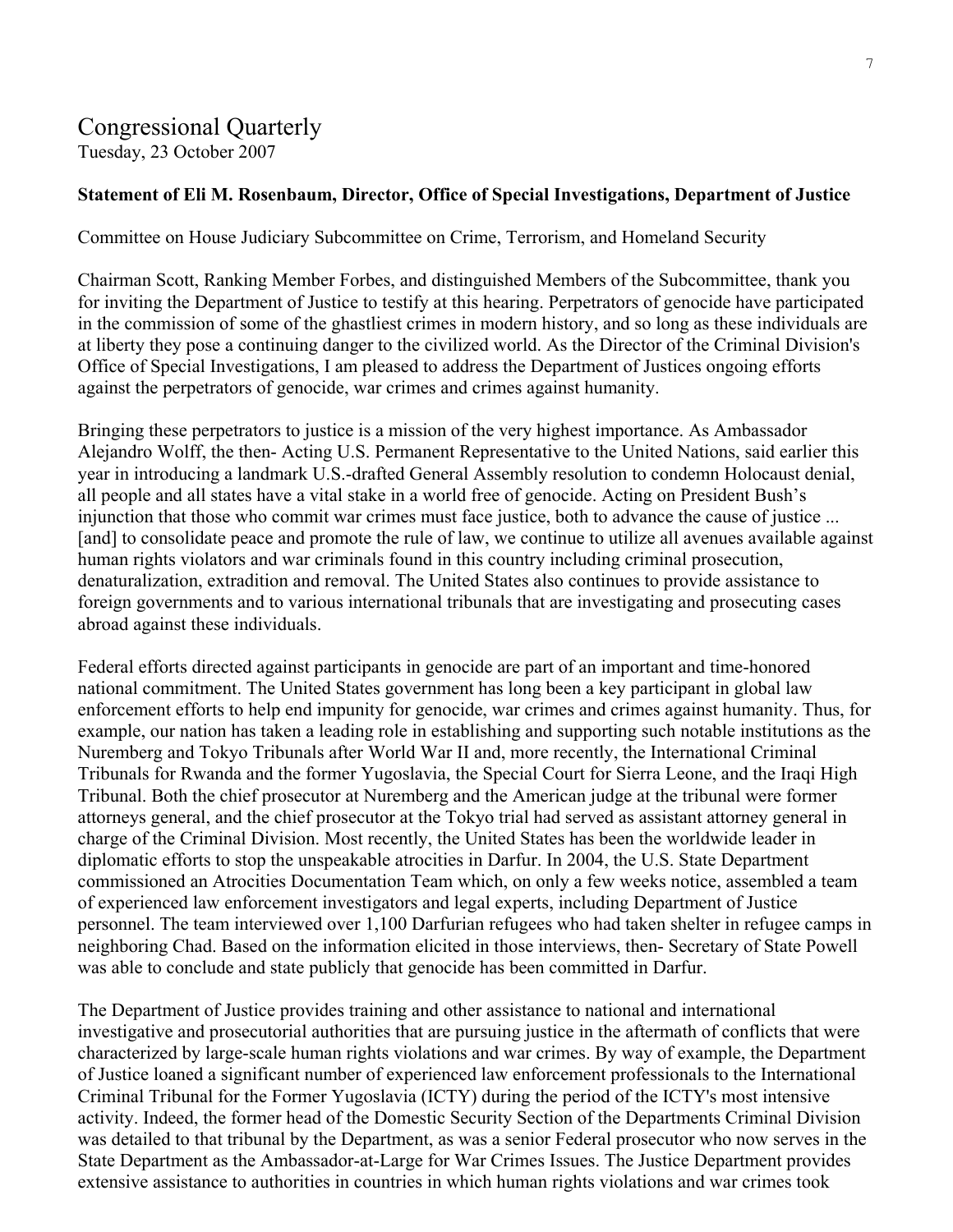place, in part via the training programs that the Department operates for foreign prosecutors and judges through its international network of Resident Legal Advisors.

Three components of the Justice Departments Criminal Division provide much of the assistance given to foreign law enforcement authorities. The Office of International Affairs (OIA) takes the lead in executing foreign requests for evidence or other legal assistance and works closely with the State Department in matters relating to international extradition. OIA has responded to dozens of requests for assistance in matters relating to genocide, war crimes and crimes against humanity. Similarly, the Criminal Divisions Office of Overseas Prosecutorial Development and Training (OPDAT) and the Division's International Criminal Investigative Training Assistance Program (ICITAP) take the lead for the Department in providing training and assistance in criminal justice sector reform and development. OPDAT has provided capacity-building assistance in the investigation and prosecution of war crimes to the various countries and jurisdictions of the former Yugoslavia, principally Serbia and Bosnia-Herzegovina, as well as Croatia, and to a lesser extent (and more recently) Kosovo, Macedonia and Montenegro. This has included provision of training services; advice on legislation; assistance in the development of witness protection programs; videoconferencing equipment (to allow witnesses in criminal cases, including war crimes cases, to testify from one country to another); and assistance to promote the exchange of information and cooperation among the countries and jurisdictions in the region. Prosecutors and other personnel of the National Security Divisions Counterterrorism Section, the U.S. Attorneys Office for the District of Columbia, and the Criminal Divisions Office of Special Investigations have also participated in the training programs in Croatia.

The Justice Departments efforts in the former Yugoslavia have been coordinated with the ICTY. For example, we have sponsored study tours by Bosnian prosecutors to the Tribunal (at The Hague), and ICTY representatives have participated in conferences that we have sponsored, such as a regional conference held last October in Montenegro. Earlier this month, OPDAT, in cooperation with the U.S. Ambassador-at-Large for War Crimes Issues, conducted a follow-on war crimes conference in Croatia attended by officials from Serbia, Croatia, Bosnia and Herzegovina, Montenegro, and Macedonia. This conference focused on ICTY transition issues and on cooperation between the countries of the region on war crimes cases.

The assistance that we have provided in the former Yugoslavia, as elsewhere, is given in large part with a view toward increasing the ability of these countries and jurisdictions to prosecute war crimes cases. This capability is especially important now that the ICTY is progressing towards its U.N. Security Councilendorsed closure and transfers a number of cases to the individual countries in the region for investigation and prosecution. ICITAP has similarly provided assistance directly to foreign law enforcement authorities in the former Yugoslavia. In Bosnia and Herzegovina, Croatia and Serbia, ICITAP conducted extensive assessments of the needs of law enforcement authorities responsible for investigating and prosecuting war crimes cases. Equipment, software, and training that ICITAP subsequently supplied has significantly enhanced the capacity of the local authorities to identify and investigate complex and politically charged crimes. In Croatia, ICITAP, in coordination with OPDAT, provided specialized training to members of the criminal justice system who are directly responsible for the investigation and prosecution of war crimes cases. That training focuses on evidence collection, courtroom presentation, and witness protection. The work undertaken in this field by OPDAT and ICITAP draws extensively on the resources of Federal investigating agencies and the U.S. Attorneys Offices. It is an integral part of the Justice Departments commitment to assisting cognizant foreign governments and tribunals.

When evidence surfaces that implicates residents of this country in genocide, war crimes or crimes against humanity, the Federal government moves swiftly to investigate and take legal action where possible. In some instances of offenses committed outside the United States, Federal criminal prosecution is possible. However, even when offenders are not subject to prosecution here (for example, when the crimes were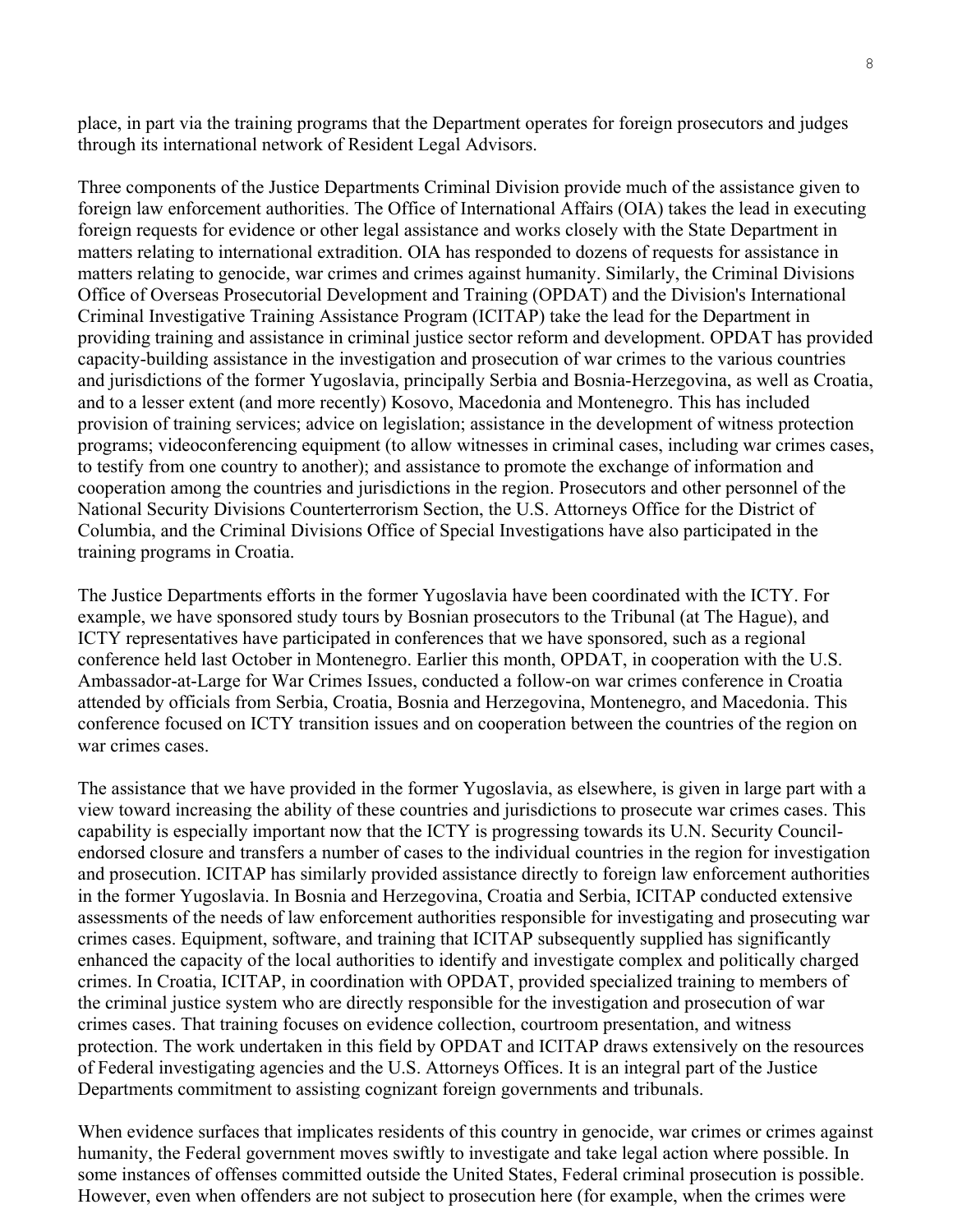committed before the applicable Federal statutes were enacted, as was the case with World War II-era Nazi criminals, among others), the U.S. government can often employ other effective law enforcement tools, such as extradition; denaturalization and/or removal; or domestic prosecution for other crimes such as visa fraud, unlawful procurement of naturalization, and making false statements. Among the numerous Federal agencies involved in these law enforcement efforts are the Department of Justices Criminal Division (primarily through the Domestic Security Section, the Office of International Affairs and the Office of Special Investigations) and National Security Division (through its Counterterrorism Section), the United States Attorneys Offices, the Federal Bureau of Investigation, and the U.S. Immigration and Customs Enforcement (ICE) within the Department of Homeland Security. Their efforts receive important support from the State Department and other components of the Federal government.

At the Justice Department, we have made great efforts to facilitate the criminal prosecution abroad of the perpetrators of genocide, war crimes and crimes against humanity found in this country. For example, in March 2000, following the conclusion of hard-fought litigation, the United States turned over Elizaphan Ntakirutimana to the International Criminal Tribunal for Rwanda (ICTR). He had been a pastor in Rwanda at the time of the 1994 genocide. Ntakirutimana was accused of devising and executing a lethal scheme in which Tutsi civilians were encouraged to seek refuge in a local religious complex, to which he then directed a mob of armed attackers. With his participation, the attackers thereupon slaughtered and injured those inside. The United States surrendered Ntakirutimana to the ICTR in response to a request made by the Tribunal pursuant to an Executive Agreement by which the U.S. agreed to transfer Rwandan suspects in its territory to the ICTR for trial. Indeed, this is the only case to date in which an international tribunal has made a formal request to the United States for the arrest and transfer of a suspect. In 2003, Ntakirutimana, a onetime Texas resident, was convicted by the Tribunal of aiding and abetting genocide and he was sentenced to ten years imprisonment. A prosecutor from the Justice Department played a significant role in charging Ntakirutimana.

The United States has extradited other perpetrators to other countries to stand trial in their domestic courts. A recent extradition of an accused human rights violator in the bilateral context was the January 2006 extradition of Mitar Arambasi. . . to Croatia. Arambasi. . . had been convicted in absentia in Croatia and sentenced to twenty years imprisonment for crimes against humanity and war crimes perpetrated against civilians during the break-up of the former Yugoslavia. The charges included the murder of two Croatian police officers in 1991 and the beheading of civilians with an axe. The Department of Justice vigorously and successfully pursued this extradition, which was contested by Arambasi. . . in litigation spanning three years, and he was returned to Croatia, where he faced a trial in person. The Justice Department also accomplished the extradition of several accused participants in World War II-era Nazi crimes between 1973 and 1993 (when the last such extradition request was received).

Extradition matters are coordinated within the Justice Department by the Criminal Divisions Office of International Affairs, which also responds each year to thousands of requests and inquiries from foreign law enforcement authorities for assistance in their investigations and prosecutions. The Federal government works diligently to locate international fugitives and return them to the countries in which their alleged crimes were committed. Extradition, however, is contingent upon receipt of a request from a foreign government with which the United States has an extradition treaty, and the United States has received relatively few such requests in these cases.

Perpetrators in this country who have violated Federal criminal laws are prosecuted for those violations by the Department of Justice. Although the Title 18 genocide statute, which was enacted in 1988, is limited to cases in which genocide has either been committed in the United States or committed abroad by a U.S. national, the Justice Department makes use of other criminal and civil charges to ensure that the perpetrators of genocide, war crimes and crimes against humanity do not find safe haven in the United States. The Criminal Divisions Office of Special Investigations has compiled a 28-year record of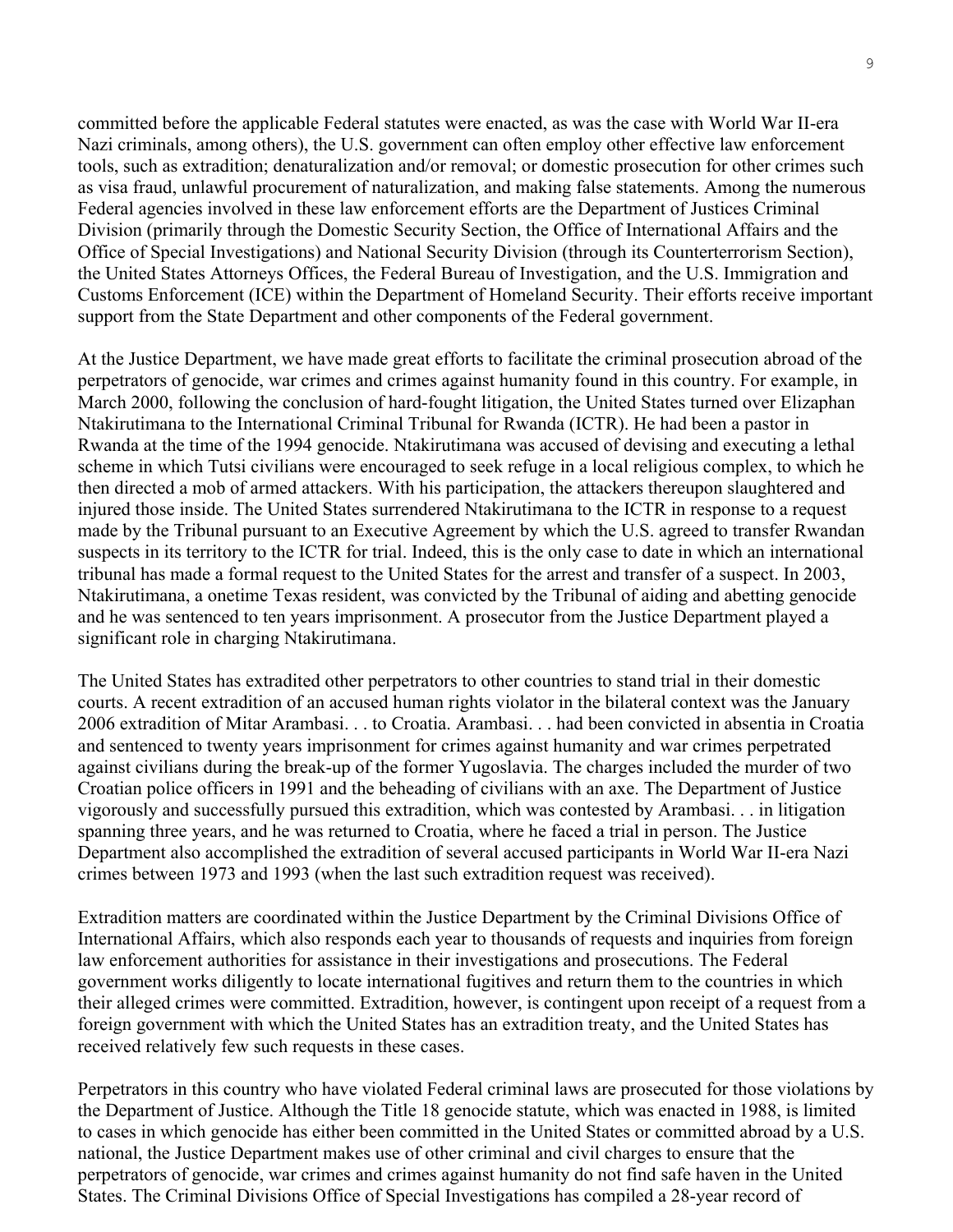identifying, investigating, and bringing civil denaturalization and removal actions against World War IIera participants in genocide and other Nazi crimes. OSI has successfully pursued more than one hundred of these criminals and it is widely considered to be the most successful law enforcement operation of its kind in the world. One of the programs most recent victories was recorded on January 3, when a U.S. immigration judge ordered the removal of Josias Kumpf of Racine, Wisconsin. By his own admission, during a mass killing operation in occupied Poland in 1943 Kumpf stood guard at a pit containing dead Jewish civilians and others he described as Ahalfway alive and Astill convuls [ing], with orders to shoot to kill anyone who attempted to escape. Also this year, OSI accomplished the denaturalization of Ivan (John) Kalymon after proving in federal district court in Detroit that he had shot Jews while serving in a Nazi-sponsored police unit during the 1942 liquidation of a Jewish ghetto in L'vov, Poland. Just last month, OSI accomplished the denaturalization and return to Germany of Martin Hartmann of Mesa, Arizona, based on his admitted participation in Nazi-sponsored acts of persecution while serving as an armed SS Death's Head guard at the infamous Sachsenhausen Concentration Camp and several of its subcamps in Germany during World War II.

To date, some 60 Nazi criminals have been returned to countries of Europe that possess the criminal jurisdiction that the United States lacks in the World War II cases. OSI continues to work with prosecutors overseas to facilitate the criminal prosecution of Nazi criminals, including, of course, those perpetrators whom we succeed in removing from the United States. Those efforts have borne fruit in a number of important instances. For example, in Vilnius, Lithuania, in 2001, former OSI defendant Kazys Gimzauskas became the first person ever convicted on genocide charges in any of the successor states to the former Soviet Union. Year after year, in recognition of its commitment to, and success in, pursuing justice in the World War II Nazi genocide cases, the United States government has been the only government in the world to receive the AA rating of the Simon Wiesenthal Center, the Los Angeles-based organization named after the renowned Nazi-hunter.

In 2004, the Intelligence Reform and Terrorism Prevention Act expanded OSIs mission to include investigating and bringing civil denaturalization cases and criminal prosecutions for unlawful procurement of U.S. citizenship against post-World War II participants in genocide, extrajudicial killings and torture perpetrated under color of foreign law. With this law, OSI became only the newest component of a comprehensive Federal interagency effort to ensure that perpetrators of these terrible crimes find no sanctuary in this country. A leading role in this effort is played by the Department of Homeland Security, particularly ICE and its Human Rights Violators and Public Safety Unit and Human Rights Law Division, as well as Citizenship and Immigration Services. Other components of the Department of Justice that participate in this effort are the Criminal Divisions Domestic Security Section and Office of International Affairs, the National Security Divisions Counterterrorism Section, the FBI and the U.S. Attorneys Offices. In 2005, seeking to strengthen their collaborative work on these often very challenging cases, the aforementioned agencies, along with the Department of State and the Central Intelligence Agency, formed the Ad Hoc Interagency Working Group on Human Rights Violator Cases. The member agencies meet frequently to share information and to coordinate enforcement strategies.

This law enforcement partnership has achieved numerous significant successes by employing a variety of legal tools, including criminal prosecution for such Federal offenses as visa fraud, unlawful procurement of naturalization, and false statements, as well as seeking civil and administrative remedies like denaturalization and removal. For example, in April 2005, ICE removed Enos Kagaba from this country to his native Rwanda on the basis of his participation in the genocide that ravaged his country in 1994. His removal was effected on the grounds of a provision of the Immigration and Nationality Act, added by Congress in 1990, that renders any alien who Aengaged in conduct that is defined as genocide by the International Convention on the Prevention and Punishment of Genocide removable from this country. In 2004, Jean-Marie Vianney Mudahinyuka was convicted in Chicago of lying on his U.S. immigration forms to gain entry to the U.S. as a refugee. He was sentenced to 51 months in prison for that offense and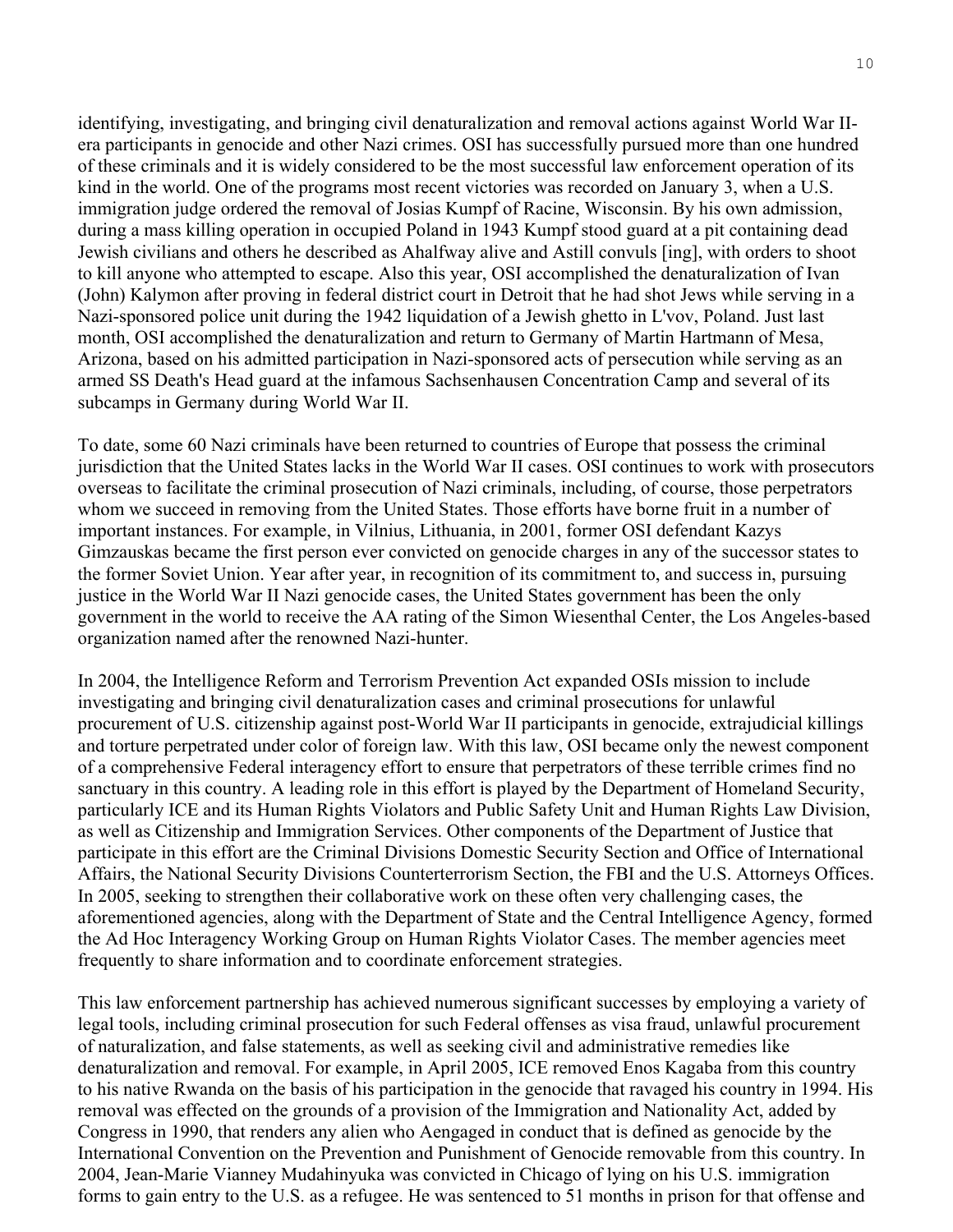for assaulting Federal officers who arrested him. Upon his release from prison, Mudahinyuka will also be subject to removal. He is wanted in Rwanda on charges of genocide and crimes against humanity.

In September 2005, more than a dozen Bosnian Serbs who lied on immigration forms about their prior service in the Bosnian Serb army were arrested by ICE in Phoenix and indicted by the U.S. Attorneys Office on immigration-related charges. Two of those who have since been removed by ICE to Bosnia were indicted last December 13 by Bosnian authorities on charges of murder and other serious offenses. Also in December of last year, sixteen individuals in six states were charged with criminal violations in connection with their efforts to obtain refugee status in the United States by concealing their prior service in the Bosnian Serb military. One of the defendants is described in a Federal affidavit as having been a commander of a police unit that cooperated with other Bosnian Serb entities in the Srebrenica massacres. All but one of the defendants face criminal charges that include immigration fraud and/or making false statements. The maximum sentence for making false statements is five years in prison, while the maximum sentence for immigration fraud is 10 years imprisonment. One defendant is a naturalized U.S. citizen, and he has been charged with unlawful procurement of citizenship and making false statements, offenses that carry maximum potential sentences of 10 and 5 years, respectively. The cases were investigated by ICE special agents with assistance from the Justice Departments Office of Special Investigations, and both agencies are actively reviewing other cases for further action.. The U.S. Attorneys Offices that have prosecuted these cases include those in the Middle District of Florida; Eastern District of Wisconsin; Middle District of North Carolina; District of Colorado; Eastern District of Michigan; Northern District of Ohio, District of Oregon, District of Utah and District of Arizona. (The Office of Special Investigations is also participating in the prosecution of the U.S. citizen defendant, in Tampa, Florida, and a Bosnian Serb defendant in Utah.)

The Kelbessa Negewo case is another example of Federal agencies working together to pursue justice in human rights violator cases. Negewo served as a local official under the repressive military regime that ruled Ethiopia from 1974 to 1991. He subsequently immigrated to the United States, settled in Georgia, and obtained U.S. citizenship. Three Ethiopian women later filed suit against him under the Alien Tort Claims Act in U.S. District Court in Atlanta, alleging that they had been tortured in a jail that he had controlled. The district court found that Negewo had both supervised and directly participated in the torture of the women, and the court awarded damages. A civil denaturalization action was filed against Negewo in May 2001 by the U.S. Attorneys Office in Atlanta. His U.S. citizenship was revoked in October 2004 pursuant to a settlement agreement negotiated by that office. Removal proceedings were initiated by ICE in 2005 following Negewos denaturalization. These proceedings were the first to charge participation in torture and extrajudicial killings, charges that were added under amendments made to the Immigration and Nationality Act by the 2004 Intelligence Reform and Terrorism Prevention Act. This past October, Negewo was removed to Ethiopia and handed over to Ethiopian authorities, where he had already been convicted in absentia of numerous human rights violations, including murder, disappearance, torture, and unlawful taking of property.

In conclusion, Mr. Chairman, I would like to express to you and the Subcommittee the Justice Departments appreciation for this opportunity to discuss the governments ongoing efforts to ensure that justice is pursued both here and abroad on behalf of the victims of genocide, war crimes and crimes against humanity. We are very grateful for the tools that Congress has provided for law enforcement use in these enormously important cases. We will continue to wield those tools, both to bring the perpetrators of these terrible crimes to justice and, it is to be hoped, to hasten the arrival of the day in which the post-Holocaust imperative Never Again becomes, at long last, not just a slogan or a barely imaginable aspiration, but a reality.

I would be pleased to answer any questions that the Subcommittee may have.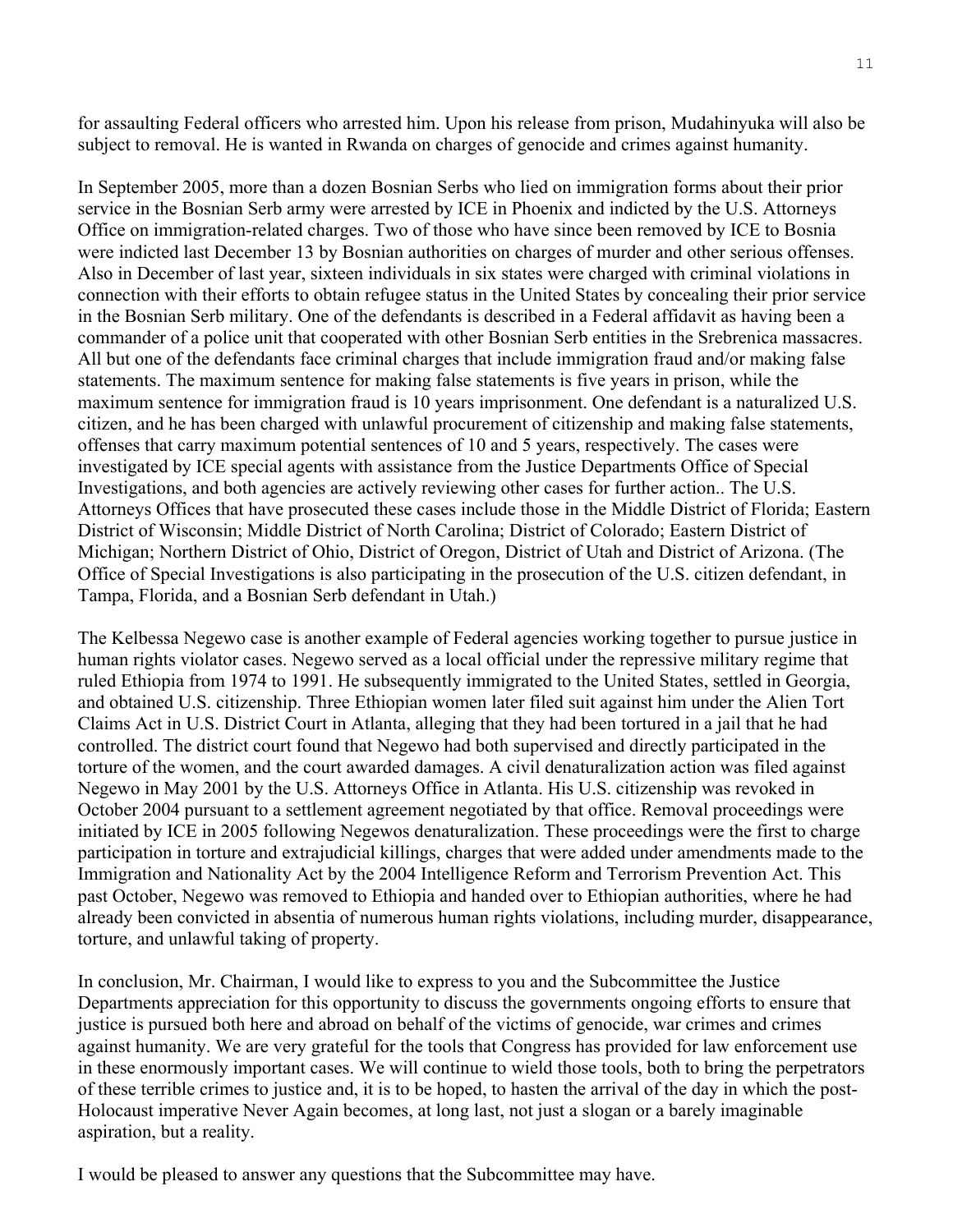## **Special Court Supplement**

**Control and Restraint Training for National Staff, sponsored by the Detention Unit, in pictures. Tuesday, 23 October 2007** 











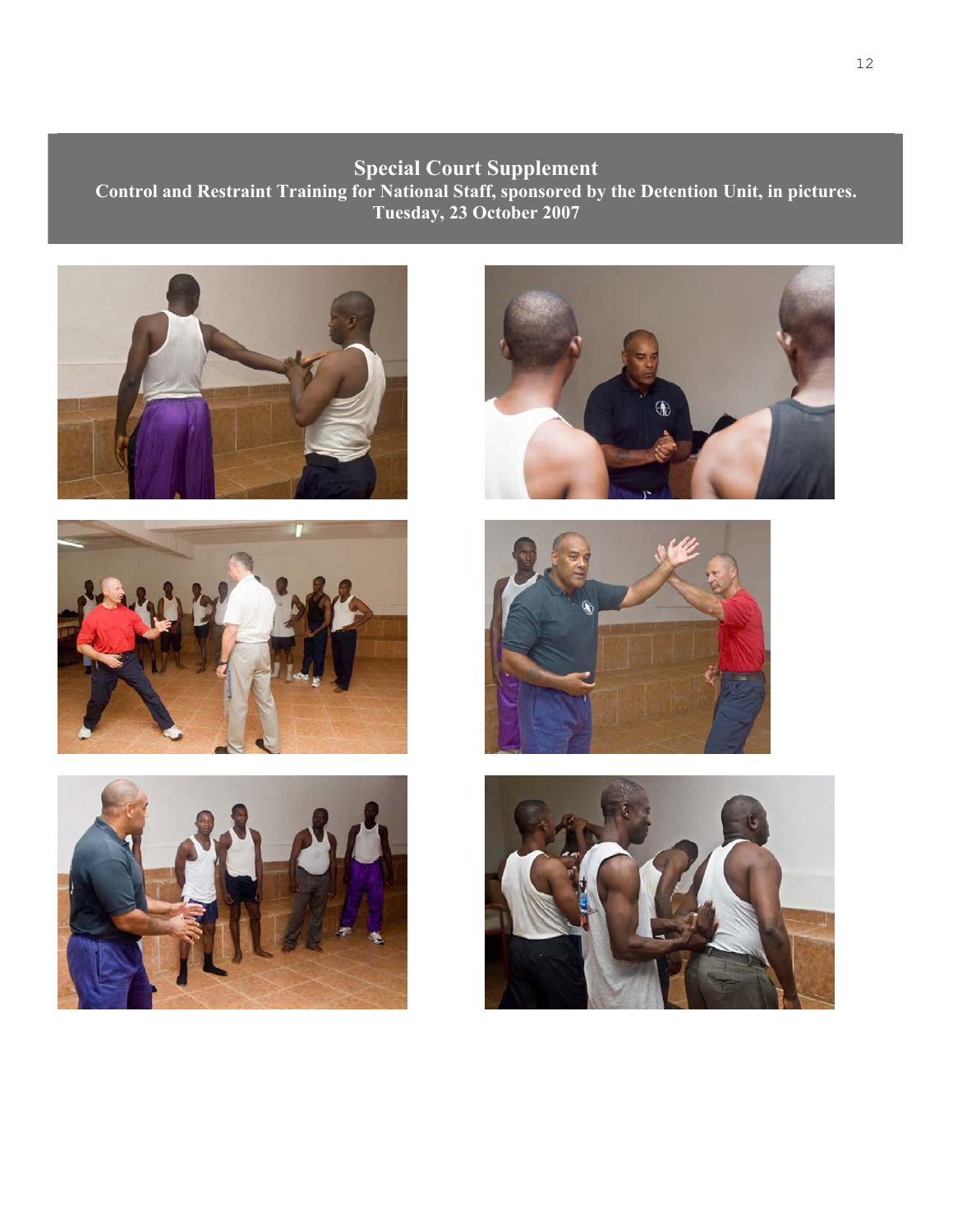## **Special Court Supplement A Look Back: The Cost of Living in Sierra Leone Half a Century Ago Produced by the Royal Empire Society in 1955**

*[This document was given to the former Chief Medical Officer-Bonthe when he left the UK for Sierra Leone in 1956. He forwarded it from Canada yesterday evening.]* 

Steamship Services. Elder-Dempster Lines Ltd. have passenger services and passenger carrying. cargo services to West Africa. The journey to Freetown by mail boat takes nine days. A first class passage is £71, cabin class £57 and third class £31. The fare on a cargo vessel varies between £54 and £63. (b) Air Services. The air route to Sierra Leone is via Dakar. Details of fares and time-tables can be obtained from a travel agent.

COST OF LIVING

It is estimated that a single man needs at least £600 per annum to maintain a reasonable standard,

| Income Tax                   |       |           |
|------------------------------|-------|-----------|
| Personal allowance           | £300  |           |
| Wife's allowance             | £200  |           |
| Rate of Tax                  |       |           |
| For every pound of the first | £400  | 6d.       |
| next                         | £400  | $1s.0d$ . |
|                              | £400  | 2s, 6d.   |
|                              | £400  | 5s.0d     |
|                              | 8.000 | 10s.0     |
|                              | 9,600 | 15s.0d    |
|                              |       |           |

There is no freehold and no land may be sold.

Since the country is not a tourist resort there is only one suitable hotel, the City Hotel at Freetown.

 There is a Catering Rest House just outside Freetown and there are a number of unfurnished Rest Houses in the Protectorate.

Petrol costs *4s.* a gallon in Freetown.

Examples of food prices:- . Poultry 3s. per lb, Eggs 4s, - 6s. per dozen Fish 1s.6d. per lb. Meat (local)  $2s. 6d.$   $3s. per Ib.$ " (imported 6 s per lb, Bacon fresh (local) 4s. 6d, per lb. " (imported) 6s. per lb. Butter fresh imported 6s. per lb.